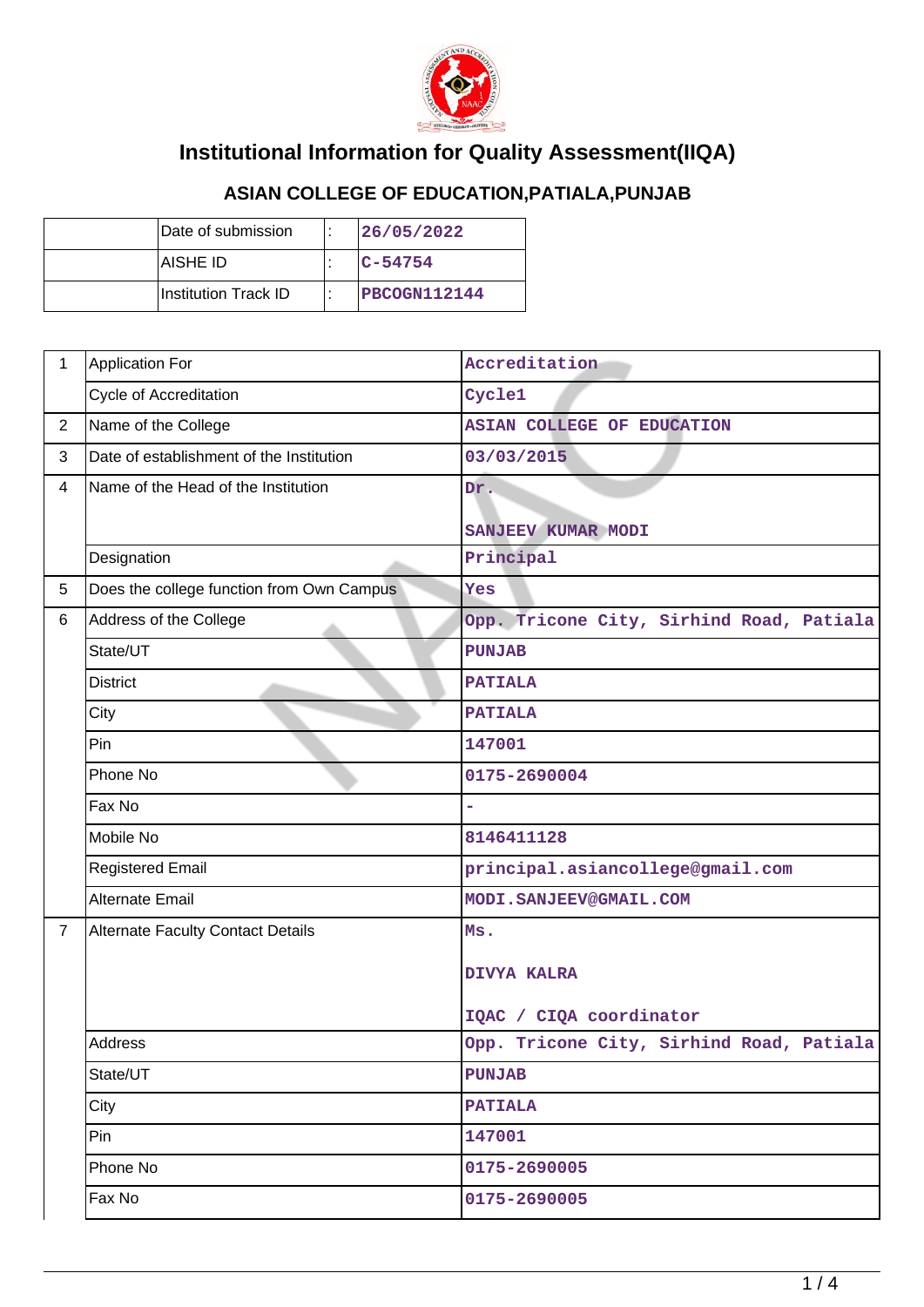|                  | Mobile No                                                                                                                                                                                                          |                                                                                                                                                                                                                                                                                 | 7009438226                            |                            |                                  |
|------------------|--------------------------------------------------------------------------------------------------------------------------------------------------------------------------------------------------------------------|---------------------------------------------------------------------------------------------------------------------------------------------------------------------------------------------------------------------------------------------------------------------------------|---------------------------------------|----------------------------|----------------------------------|
|                  | Email                                                                                                                                                                                                              |                                                                                                                                                                                                                                                                                 | emaya2779@gmail.com                   |                            |                                  |
|                  | <b>Alternate Email</b>                                                                                                                                                                                             |                                                                                                                                                                                                                                                                                 | asiancollegeofeducation2016@gmail.com |                            |                                  |
| 8                | Website                                                                                                                                                                                                            |                                                                                                                                                                                                                                                                                 | www.asianedu.org                      |                            |                                  |
| 9                | Has the Institution completed 6 years of existence /<br>Years of graduation of last two batches                                                                                                                    |                                                                                                                                                                                                                                                                                 | Yes<br>Year1- 2020 Year2- 2021        |                            |                                  |
| 10               | Nature of the college                                                                                                                                                                                              |                                                                                                                                                                                                                                                                                 | Self Financing                        |                            |                                  |
| 11               | <b>College Affiliation</b>                                                                                                                                                                                         |                                                                                                                                                                                                                                                                                 | Affiliated                            |                            |                                  |
|                  |                                                                                                                                                                                                                    |                                                                                                                                                                                                                                                                                 | Specific type of College              |                            |                                  |
|                  |                                                                                                                                                                                                                    |                                                                                                                                                                                                                                                                                 |                                       |                            | (Teacher Education Institutions) |
| 12               |                                                                                                                                                                                                                    | Name of the affiliating University(ies) and the state(s) in which the University(ies) is located                                                                                                                                                                                |                                       |                            |                                  |
|                  | <b>State</b>                                                                                                                                                                                                       | <b>University Name</b>                                                                                                                                                                                                                                                          |                                       | <b>Documents</b>           |                                  |
|                  | Punjab                                                                                                                                                                                                             | Punjabi University                                                                                                                                                                                                                                                              |                                       | <b>View Document</b>       |                                  |
|                  |                                                                                                                                                                                                                    |                                                                                                                                                                                                                                                                                 |                                       |                            |                                  |
| 13               | Is the Institution recognized under section 2(f) of the<br><b>No</b><br><b>UGC Act?</b>                                                                                                                            |                                                                                                                                                                                                                                                                                 |                                       |                            |                                  |
| 14               | Is the Institution recognized under section 12B of the $\vert$ No<br><b>UGC Act?</b><br>If yes, date of recognition by UGC under section<br>12B along with latest Plan General Development<br>Grant release letter |                                                                                                                                                                                                                                                                                 |                                       |                            |                                  |
| 15 <sup>15</sup> | Is the institution recognised as an Autonomous<br>College by the UGC?                                                                                                                                              |                                                                                                                                                                                                                                                                                 | NO                                    |                            |                                  |
| 16               | Is the institution recognised as a 'College with<br>Potential for Excellence (CPE)' by the UGC?                                                                                                                    |                                                                                                                                                                                                                                                                                 | <b>No</b>                             |                            |                                  |
| 17               | Is the institution recognised as a 'College of<br>Excellence' by the UGC?                                                                                                                                          |                                                                                                                                                                                                                                                                                 | <b>No</b>                             |                            |                                  |
| 18               | Is the College offering any programmes recognised<br>by any Statutory Regulatory Authority (SRA)                                                                                                                   |                                                                                                                                                                                                                                                                                 | Yes                                   |                            |                                  |
|                  | <b>Statutory Regulatory Authorities</b>                                                                                                                                                                            |                                                                                                                                                                                                                                                                                 |                                       | SRA program<br><b>NCTE</b> | Document<br><b>View Document</b> |
| 19               | or other appropriate Government authorities as                                                                                                                                                                     | If the institution is not affiliated to a university and is<br>offering programmes recognized by any Statutory<br>Regulatory Authorities (SRA), are the programmes<br>recognized by Association of Indian Universities(AIU)<br>equivalent to UG / PG Programmes of a University | Not Applicable                        |                            |                                  |
| 20               | Number of programmes offered                                                                                                                                                                                       |                                                                                                                                                                                                                                                                                 |                                       |                            |                                  |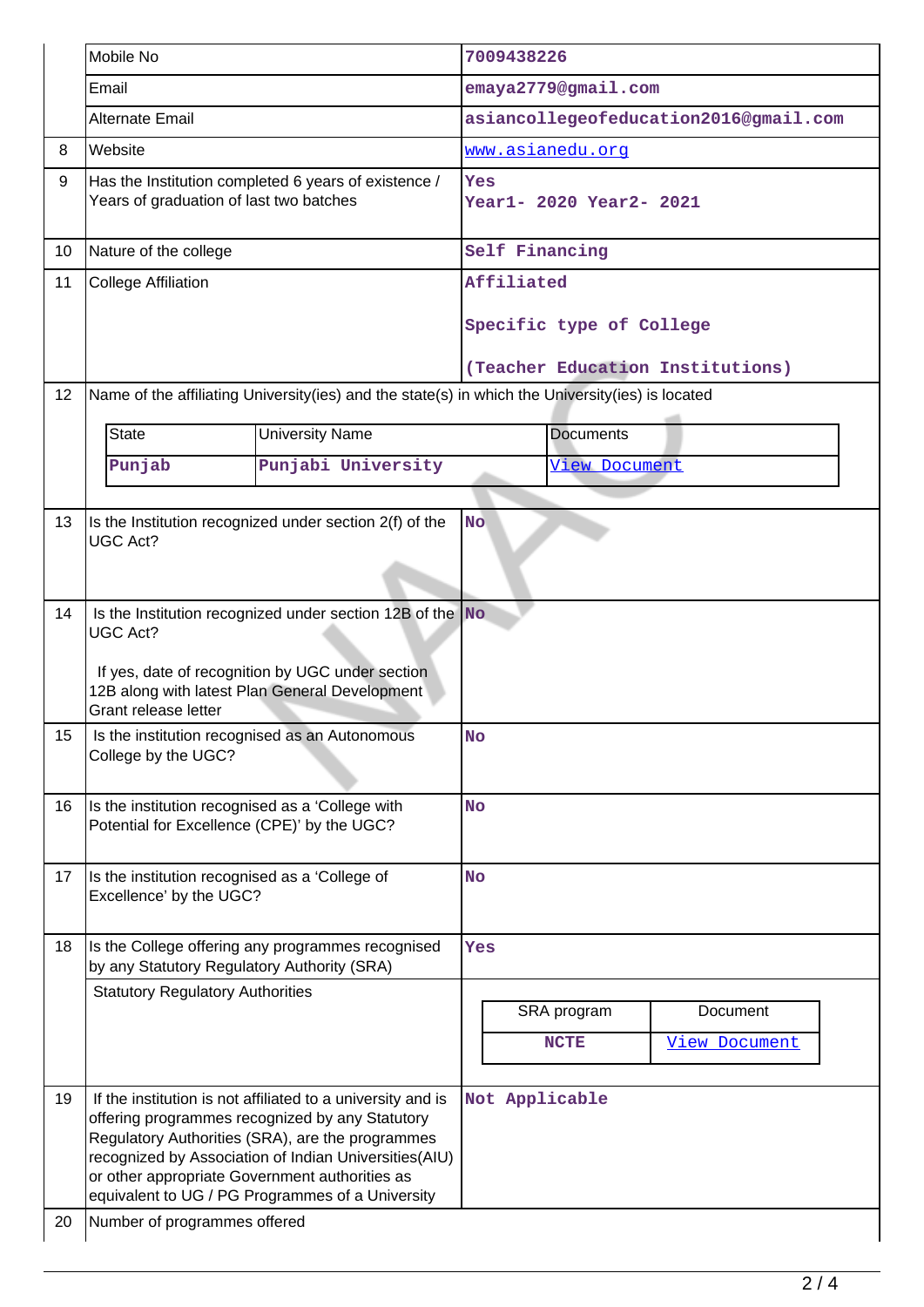| <b>UG</b>                                                                                       |                                                                                         | $\overline{\mathbf{2}}$                                                                                                                                                                       |                                                                                                                                                               |                                                                                                                                                         |  |
|-------------------------------------------------------------------------------------------------|-----------------------------------------------------------------------------------------|-----------------------------------------------------------------------------------------------------------------------------------------------------------------------------------------------|---------------------------------------------------------------------------------------------------------------------------------------------------------------|---------------------------------------------------------------------------------------------------------------------------------------------------------|--|
| $_{\rm PG}$                                                                                     |                                                                                         | $\overline{O}$                                                                                                                                                                                |                                                                                                                                                               |                                                                                                                                                         |  |
|                                                                                                 |                                                                                         | $\mathbf 0$                                                                                                                                                                                   |                                                                                                                                                               |                                                                                                                                                         |  |
|                                                                                                 |                                                                                         |                                                                                                                                                                                               |                                                                                                                                                               |                                                                                                                                                         |  |
|                                                                                                 |                                                                                         |                                                                                                                                                                                               |                                                                                                                                                               |                                                                                                                                                         |  |
| Doctoral (Ph.D)<br>Post Doctoral (D.Sc , D.Litt ,<br>LLD)<br>PG Diploma recognised by statutory |                                                                                         |                                                                                                                                                                                               | $\overline{0}$<br>$\overline{0}$                                                                                                                              |                                                                                                                                                         |  |
|                                                                                                 |                                                                                         |                                                                                                                                                                                               |                                                                                                                                                               |                                                                                                                                                         |  |
|                                                                                                 |                                                                                         |                                                                                                                                                                                               |                                                                                                                                                               |                                                                                                                                                         |  |
|                                                                                                 |                                                                                         |                                                                                                                                                                                               |                                                                                                                                                               |                                                                                                                                                         |  |
| Diploma                                                                                         |                                                                                         | $\mathbf{0}$                                                                                                                                                                                  |                                                                                                                                                               |                                                                                                                                                         |  |
|                                                                                                 |                                                                                         | $\overline{0}$                                                                                                                                                                                |                                                                                                                                                               |                                                                                                                                                         |  |
|                                                                                                 |                                                                                         |                                                                                                                                                                                               |                                                                                                                                                               |                                                                                                                                                         |  |
| Programme Details                                                                               |                                                                                         |                                                                                                                                                                                               |                                                                                                                                                               |                                                                                                                                                         |  |
|                                                                                                 |                                                                                         |                                                                                                                                                                                               |                                                                                                                                                               |                                                                                                                                                         |  |
|                                                                                                 |                                                                                         |                                                                                                                                                                                               |                                                                                                                                                               |                                                                                                                                                         |  |
| <b>B.A.BEd</b>                                                                                  |                                                                                         |                                                                                                                                                                                               | Temporary                                                                                                                                                     |                                                                                                                                                         |  |
|                                                                                                 |                                                                                         |                                                                                                                                                                                               |                                                                                                                                                               |                                                                                                                                                         |  |
|                                                                                                 | Department                                                                              |                                                                                                                                                                                               |                                                                                                                                                               |                                                                                                                                                         |  |
|                                                                                                 |                                                                                         |                                                                                                                                                                                               |                                                                                                                                                               |                                                                                                                                                         |  |
|                                                                                                 |                                                                                         |                                                                                                                                                                                               |                                                                                                                                                               |                                                                                                                                                         |  |
|                                                                                                 |                                                                                         |                                                                                                                                                                                               |                                                                                                                                                               |                                                                                                                                                         |  |
|                                                                                                 |                                                                                         |                                                                                                                                                                                               |                                                                                                                                                               |                                                                                                                                                         |  |
| Male                                                                                            | Female                                                                                  | Transgender                                                                                                                                                                                   | Total                                                                                                                                                         |                                                                                                                                                         |  |
| 5                                                                                               | $\overline{9}$                                                                          | $\mathbf 0$                                                                                                                                                                                   | 14                                                                                                                                                            |                                                                                                                                                         |  |
| $\mathbf 0$                                                                                     | $\overline{0}$                                                                          | $\mathbf 0$                                                                                                                                                                                   | $\mathbf 0$                                                                                                                                                   |                                                                                                                                                         |  |
|                                                                                                 |                                                                                         |                                                                                                                                                                                               |                                                                                                                                                               |                                                                                                                                                         |  |
|                                                                                                 | Number of Non-Teaching Staff by employment status (permanent / temporary) and by gender |                                                                                                                                                                                               |                                                                                                                                                               |                                                                                                                                                         |  |
|                                                                                                 |                                                                                         |                                                                                                                                                                                               |                                                                                                                                                               |                                                                                                                                                         |  |
| Male                                                                                            | Female                                                                                  | Transgender                                                                                                                                                                                   | Total                                                                                                                                                         |                                                                                                                                                         |  |
| $\overline{2}$                                                                                  | $\overline{3}$                                                                          | $\overline{0}$                                                                                                                                                                                | 5                                                                                                                                                             |                                                                                                                                                         |  |
|                                                                                                 |                                                                                         |                                                                                                                                                                                               |                                                                                                                                                               |                                                                                                                                                         |  |
|                                                                                                 |                                                                                         |                                                                                                                                                                                               |                                                                                                                                                               |                                                                                                                                                         |  |
| Number of Students on roll by gender                                                            |                                                                                         |                                                                                                                                                                                               |                                                                                                                                                               |                                                                                                                                                         |  |
| Male                                                                                            | $F$ <sub>emale</sub>                                                                    | Transgender                                                                                                                                                                                   | Total                                                                                                                                                         |                                                                                                                                                         |  |
| 31                                                                                              | 197                                                                                     | $\overline{0}$                                                                                                                                                                                | 228                                                                                                                                                           |                                                                                                                                                         |  |
|                                                                                                 |                                                                                         |                                                                                                                                                                                               |                                                                                                                                                               |                                                                                                                                                         |  |
|                                                                                                 |                                                                                         |                                                                                                                                                                                               |                                                                                                                                                               |                                                                                                                                                         |  |
|                                                                                                 | Does the institution have statutory cells / committees                                  | 1. Commitee for SC/ST                                                                                                                                                                         |                                                                                                                                                               |                                                                                                                                                         |  |
|                                                                                                 |                                                                                         | 2. Minority Cell                                                                                                                                                                              | 3. Grievance Redressal Committee                                                                                                                              |                                                                                                                                                         |  |
|                                                                                                 |                                                                                         |                                                                                                                                                                                               |                                                                                                                                                               |                                                                                                                                                         |  |
|                                                                                                 |                                                                                         |                                                                                                                                                                                               | 4. Internal Compliant Committee                                                                                                                               |                                                                                                                                                         |  |
|                                                                                                 |                                                                                         | 5. Anti-ragging Committee<br>6.OBC Cell                                                                                                                                                       |                                                                                                                                                               |                                                                                                                                                         |  |
|                                                                                                 | Programmes<br>Program<br><b>BEd</b><br><b>View Document</b>                             | Post Master's (DM, Ayurveda<br>Vachaspathi, M.Ch)<br>Pre Doctoral (M.Phil)<br>authority including university<br>Certificate / Awareness<br>Department<br>Education<br>Department<br>Education | <b>Number</b><br>$\mathbf 0$<br>$\mathbf{0}$<br><b>University Affiliation</b><br>Punjabi<br><b>NCTE</b><br>University<br>Punjabi<br><b>NCTE</b><br>University | <b>Affiliation Status</b><br><b>SRA Recognition</b><br>Temporary<br>Number of Teaching Staff by employment status (permanent / temporary) and by gender |  |